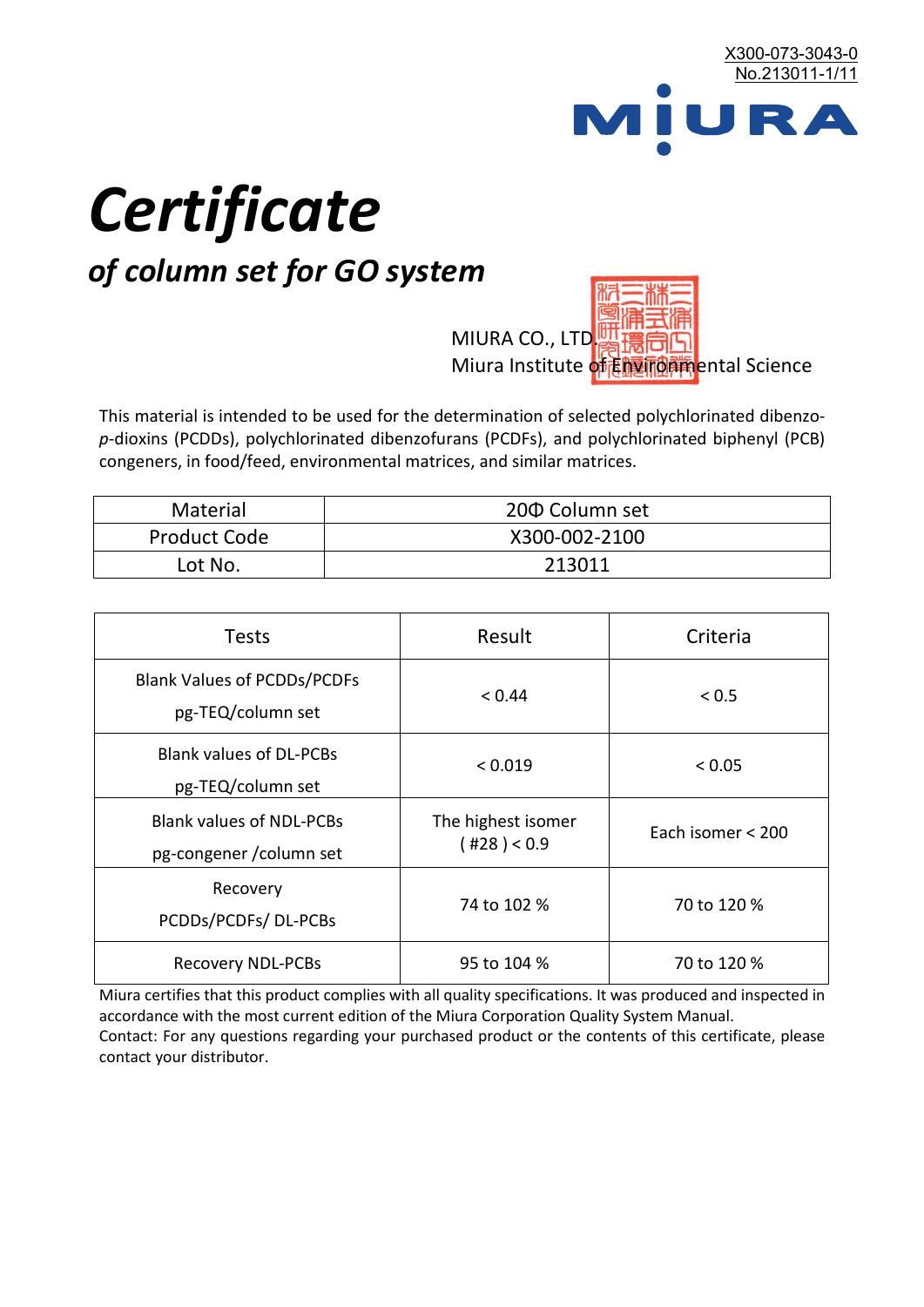## **DESCRIPTIONS**

**Lot Number:** The number mentioned on the labels on the column bag is the lot production number.

**Blank Level Values:** Blank level values, expressed as mass fractions (pg-TEQ per a column set), for selected PCB congeners, PCDD, and PCDF congeners are provided in Table 2. Blank level values are a reference value for which MIURA has the highest confidence in its accuracy, in that all known or suspected sources of bias have been investigated or taken into account (JIS K0311 or JIS K0312).

**Recovery Values (Sample):** Recovery values, expressed as percentages, are provided in Table 3 for selected mass labeled-PCB congeners, and selected mass labeled PCDD and PCDF congeners, based on selected mass labeled recovery standards added before GC-MS measurement. Recovery values meet EU regulations; however, the values meet the MIURA criteria for this certification, which are stricter than what is required by EU regulations.

#### **NOTICE AND WARNING TO USERS**

THE GO SYSTEM COLUMN SET IS INTENDED FOR DIOXIN ANALYTICAL USE ONLY, INCLUDING HAZARDOUS MATERIALS. BEFORE USE, READ THE SDS CAREFULLY; HANDLE PRODUCT AS A HAZARDOUS MATERIAL CAPABLE OF SKIN CORROSION AND/OR EYE DAMAGE.

#### **INSTRUCTIONS FOR STABILITY, STORAGE, AND USE**

**Stability and Storage:** The column set should be stored at room temperatures below 25 °C until use. It should not be frozen or exposed to sunlight or ultraviolet radiation. After removing from the bags, the contents should be used immediately, especially, because the concentration column (lower) "Alumina" can be deactivated under high-humidity. Storing of the removed column set is not recommended.

**Use:** If storing in a cold room or refrigerator, bring them to room temperature (let stand for approximately 30 min), remove water condensed on the surface of the bags. Carefully remove the bags to avoid damage of the column. Use the same lot number with one column set. For more information of column set refer to the operation manual.

### **ANALYTICAL METHODS USED AT MIURA**

For preparation of blank test, several column sets chosen at random per lot production were allowed to reach ambient temperature; two types of the purification columns (upper: silver nitrate silica gel, and lower: sulfuric acid silica gel) were assembled, and 10 mL of n-hexane was added to wet the top of the column with the designated column cap and disposable syringe. Then, a known amount of internal standard solution (containing selected labeled PCB, PCDDs, and PCDFs congeners; as shown in Table 1) dissolved in 6 mL of n-hexane was added to the top of the column with disposable syringe, and the syringe was washed with 2 x 2 mL of n-hexane; the n-hexane was injected into the column again. Then, the purification columns assembled with the concentration columns (upper) and (lower) were set to the each system unit immediately. After two fractions (dioxin and PCB fractions) were obtained from each system unit, a known amount of the recovery standard solution was added to each concentration vessel. Finally, both fractions were concentrated using an evaporation system under nitrogen to 0.01 mL.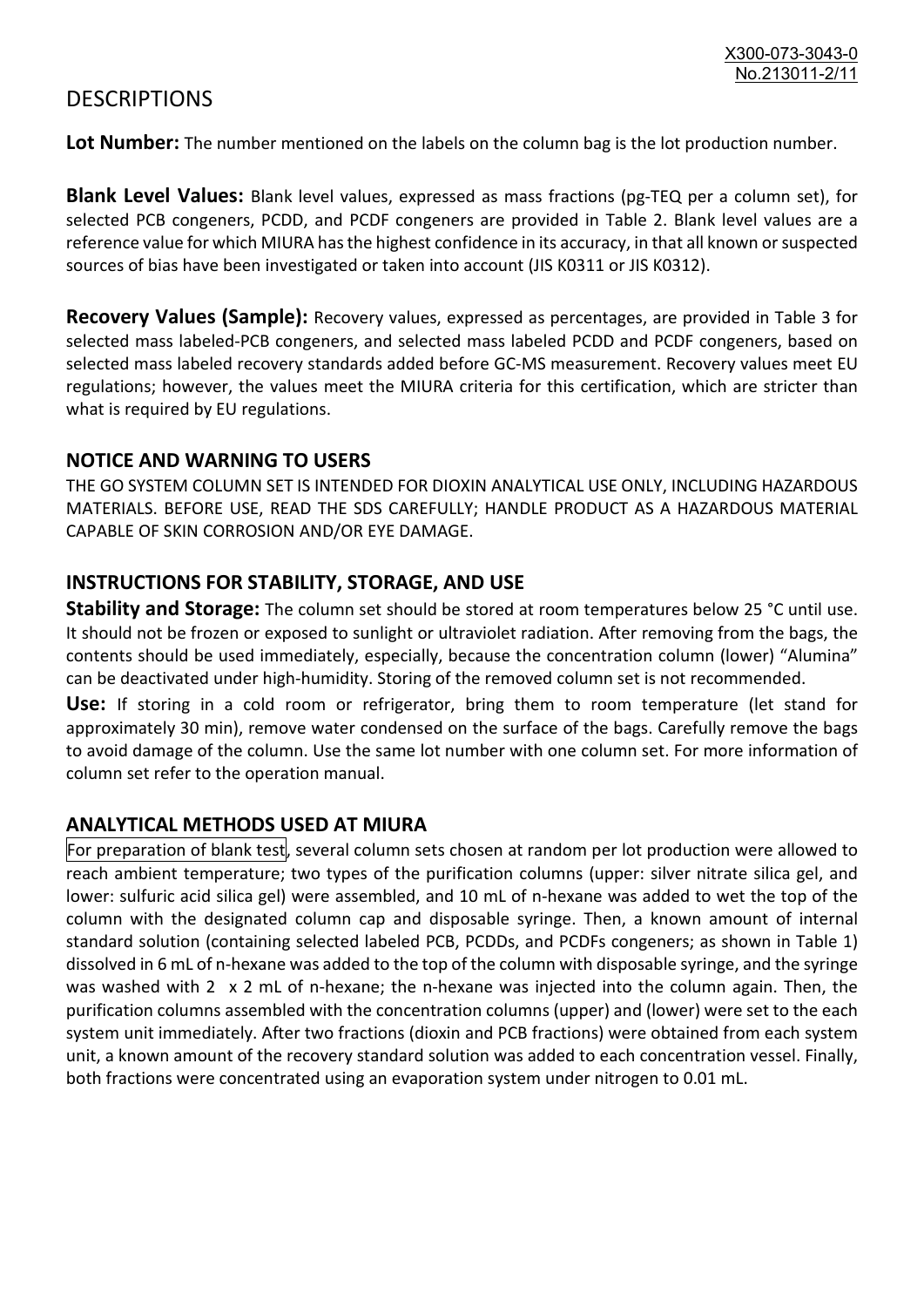X300-073-3043-0 No.213011-3/11

| Compounds                          | Standard                      | Maker Code     | Maker                           | <b>Diluted</b><br>Concentration |
|------------------------------------|-------------------------------|----------------|---------------------------------|---------------------------------|
| PCDDs and PCDFs,<br><b>DL-PCBs</b> | Internal Standard             | DF-SS-A        |                                 |                                 |
|                                    | <b>Internal Standard</b>      | DFP-LCS-B      |                                 |                                 |
|                                    | Recovery (Surrogate) Standard | DF-IS-J        | Wellington<br>Laboratories Inc. | $10$ ng/mL<br>in decane         |
| <b>NDL-PCBs</b>                    | Internal Standard             | <b>MBP-28</b>  |                                 |                                 |
|                                    |                               | <b>MBP-52</b>  |                                 |                                 |
|                                    |                               | MBP-101        |                                 |                                 |
|                                    |                               | <b>MBP-138</b> |                                 |                                 |
|                                    |                               | MBP-153        |                                 |                                 |
|                                    | Recovery (Surrogate) Standard | <b>MBP-19</b>  |                                 |                                 |
|                                    |                               | <b>MBP-70</b>  |                                 |                                 |
|                                    |                               | MBP-111        |                                 |                                 |
|                                    |                               | MBP-162        |                                 |                                 |
|                                    |                               | <b>MBP-178</b> |                                 |                                 |

Table 1. Standard solutions used for recovery tests.

The concentrated dioxin fraction was analyzed using gas chromatography / high resolution mass spectrometry (GC/HRMS) operated in electron impact (EI) mode. A 0.25 mm ID × 60 m fused silica capillary (BPX-DXN, TRAJAN) was used. The concentrated PCB fraction was analyzed using GC/HRMS operated in EI mode. A 0.25 mm ID × 60 m fused silica capillary (HT8-PCB, TRAJAN) was used. All injections were 2 μL using a splitless inlet. The results, blank level values, are provided in Table 2. The chromatograms of each compounds are shown at page 6 and after. Furthermore, the dioxin and PCB fractions were analyzed using gas chromatography / low resolution mass spectrometry operated in total ion scan (m/z 50 to 500) mode, to confirm if interferences may affect determination of target compounds by GC/HRMS are included in the fractions, the chromatograms are not shown here.

For the recovery test (sample), The sunflower seed oil from Helianthus annuus (S5007-1L, Sigma Aldrich) was dissolved in 2 mL of n-hexane. A known amount of the internal standard solution was added to the flask, mixed, and allowed to equilibrate. First, several column sets chosen at random per lot production were allowed to reach ambient temperature; the purification columns (upper) and (lower) were assembled. 10 mL of n-hexane was added to wet the top of the column with the designated column cap and disposable syringe. Then, the sample with the internal standard was injected into the top of the column with the disposable syringe, and the syringe was washed with 2 x 2 mL of n-hexane; the n-hexane was injected into the column again. The purification column was assembled with the concentration column (upper) and (lower), and set to the each system unit immediately. After obtaining two fractions from the system unit, the dioxin and PCB fractions were concentrated using an evaporation system under nitrogen to approximately 0.01 mL. After the addition of a known amount of recovery standard solution, the both fractions were concentrated to 0.02 mL; then dioxin and PCB in each fractions were analyzed using GC/HRMS as mentioned above test. The inspection results is displayed in Table 3.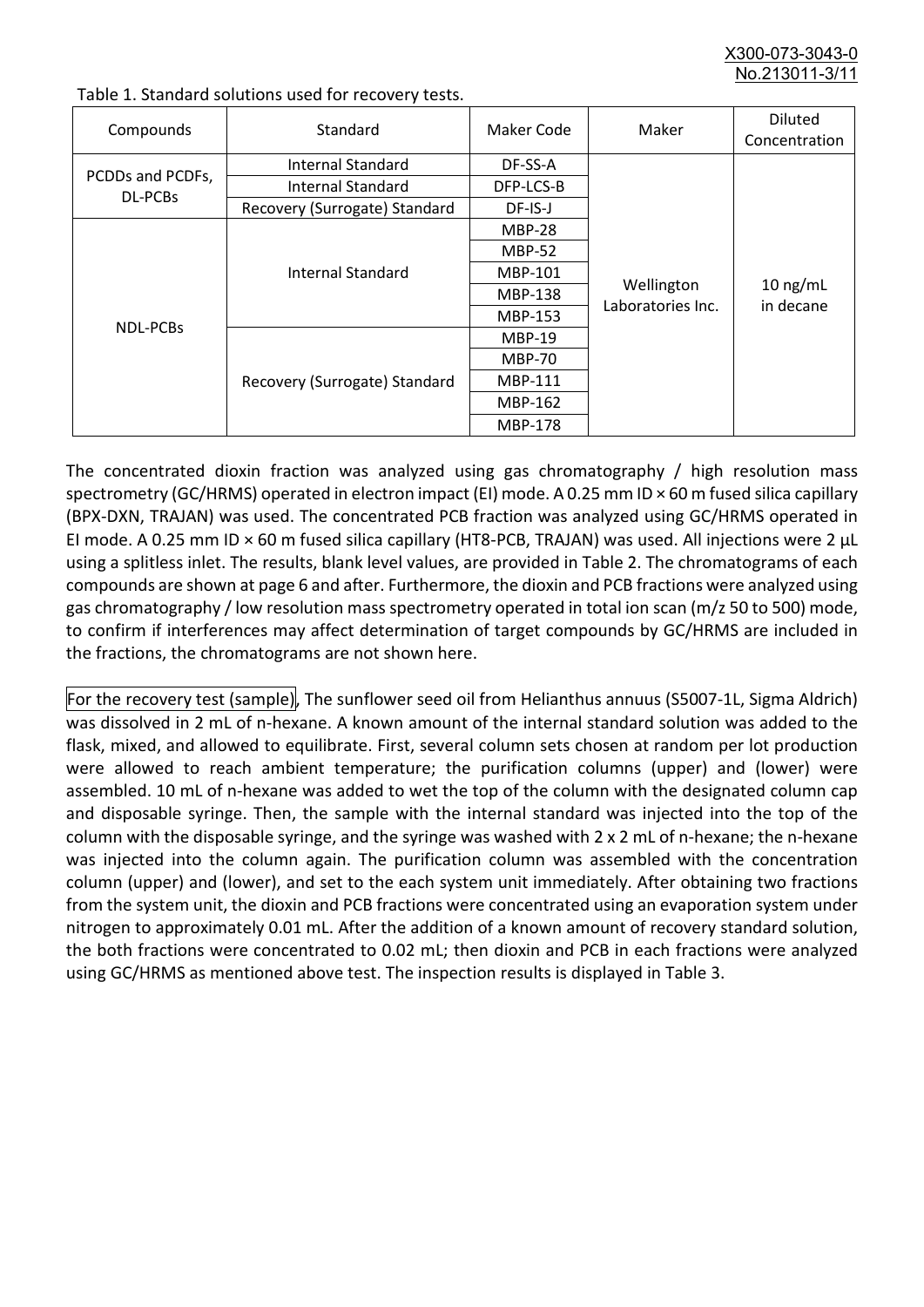X300-073-3043-0 No.213011-4/11

|  | Table 2 Blank levels of dioxins (PCDDs/PCDFs and DL-PCBs) and NDL-PCBs per column set. |
|--|----------------------------------------------------------------------------------------|
|--|----------------------------------------------------------------------------------------|

| abic 2 Diarik icveis of dioxins (I CDD3/TCDTs and DET CD3/ and NDET CD3 pcr column sett.<br>Congener | Concentration | <b>LOQ</b> | <b>LOD</b> | $S/N=3$   | TEQ*      |
|------------------------------------------------------------------------------------------------------|---------------|------------|------------|-----------|-----------|
|                                                                                                      | pg/column     | pg/column  | pg/column  | pg/column | pg/column |
| 2,3,7,8-TeCDD                                                                                        | <b>ND</b>     | 0.29       | 0.09       | 0.07      | 0.09      |
| 1,2,3,7,8-PeCDD                                                                                      | <b>ND</b>     | 0.30       | 0.09       | 0.06      | 0.09      |
| 1,2,3,4,7,8-HxCDD                                                                                    | <b>ND</b>     | 0.8        | 0.2        | 0.2       | 0.02      |
| 1,2,3,6,7,8-HxCDD                                                                                    | <b>ND</b>     | 0.7        | 0.2        | 0.2       | 0.02      |
| 1,2,3,7,8,9-HxCDD                                                                                    | <b>ND</b>     | 0.8        | 0.2        | 0.2       | 0.02      |
| 1,2,3,4,6,7,8-HpCDD                                                                                  | <b>ND</b>     | 1.3        | 0.4        | 0.07      | 0.004     |
| <b>OCDD</b>                                                                                          | <b>ND</b>     | 1.9        | 0.6        | 0.1       | 0.00018   |
| 2,3,7,8-TeCDF                                                                                        | <b>ND</b>     | 0.9        | 0.3        | 0.06      | 0.03      |
| 1,2,3,7,8-PeCDF                                                                                      | <b>ND</b>     | 0.8        | 0.2        | 0.08      | 0.006     |
| 2,3,4,7,8-PeCDF                                                                                      | <b>ND</b>     | 0.5        | 0.2        | 0.09      | 0.06      |
| 1,2,3,4,7,8-HxCDF                                                                                    | <b>ND</b>     | 0.6        | 0.2        | 0.06      | 0.02      |
| 1,2,3,6,7,8-HxCDF                                                                                    | <b>ND</b>     | 0.9        | 0.3        | 0.06      | 0.03      |
| 1,2,3,7,8,9-HxCDF                                                                                    | <b>ND</b>     | 0.6        | 0.2        | 0.07      | 0.02      |
| 2,3,4,6,7,8-HxCDF                                                                                    | <b>ND</b>     | 0.6        | 0.2        | 0.06      | 0.02      |
| 1,2,3,4,6,7,8-HpCDF                                                                                  | <b>ND</b>     | 1.0        | 0.3        | 0.05      | 0.003     |
| 1,2,3,4,7,8,9-HpCDF                                                                                  | <b>ND</b>     | 1.1        | 0.3        | 0.06      | 0.003     |
| <b>OCDF</b>                                                                                          | <b>ND</b>     | 2.0        | 0.6        | 0.1       | 0.00018   |
| #81 (3,4,4',5-TeCB)                                                                                  | <b>ND</b>     | 0.7        | 0.2        | 0.02      | 0.00006   |
| #77 (3,3',4,4'-TeCB)                                                                                 | <b>ND</b>     | 1.5        | 0.5        | 0.02      | 0.00005   |
| #126 (3,3',4,4',5-PeCB)                                                                              | <b>ND</b>     | 0.4        | 0.1        | 0.05      | 0.01      |
| #169 (3,3',4,4',5,5'-HxCB)                                                                           | <b>ND</b>     | 0.9        | 0.3        | 0.02      | 0.009     |
| #123 (2',3,4,4',5-PeCB)                                                                              | <b>ND</b>     | 0.4        | 0.1        | 0.05      | 0.000003  |
| #118 (2,3',4,4',5-PeCB)                                                                              | <b>ND</b>     | 0.7        | 0.2        | 0.05      | 0.000006  |
| #105 (2,3,3',4,4'-PeCB)                                                                              | <b>ND</b>     | 0.4        | 0.1        | 0.05      | 0.000003  |
| #114 (2,3,4,4',5-PeCB)                                                                               | <b>ND</b>     | 0.6        | 0.2        | 0.05      | 0.000006  |
| #167 (2,3',4,4',5,5'-HxCB)                                                                           | <b>ND</b>     | 0.4        | 0.1        | 0.05      | 0.000003  |
| #156 (2,3,3',4,4',5-HxCB)                                                                            | <b>ND</b>     | 0.5        | 0.1        | 0.05      | 0.000003  |
| #157 (2,3,3',4,4',5'-HxCB)                                                                           | <b>ND</b>     | 0.6        | 0.2        | 0.05      | 0.000006  |
| #189 (2,3,3',4,4',5,5'-HpCB)                                                                         | <b>ND</b>     | 0.4        | 0.1        | 0.04      | 0.000003  |
| #28 (2,4,4'-TrCB)                                                                                    | 0.9           | 0.4        | 0.1        | 0.06      |           |
| #52 (2,2',5,5'-TeCB)                                                                                 | <b>ND</b>     | 0.3        | 0.1        | 0.07      |           |
| #101 (2,2',4,5,5'-PeCB)                                                                              | <b>ND</b>     | 0.4        | 0.1        | 0.06      |           |
| #138 (2,2',3,4,4',5'-HxCB)                                                                           | <b>ND</b>     | 0.6        | 0.2        | 0.05      |           |
| #153 (2,2',4,4',5,5'-HxCB)                                                                           | <b>ND</b>     | 1.1        | 0.3        | 0.06      |           |
| #180 (2,2',3,4,4',5,5'-HpCB)                                                                         | <b>ND</b>     | 0.6        | 0.2        | 0.06      |           |

\* TEQ: Toxicity Equivalents (are applied WHO-TEF(2006))

- 1. The figures in the parentheses in the concentration of actual measurement denote the concentration of the LOD or more and less than the LOQ.
- 2. ND in the concentration of actual measurement denotes less than the LOD.
- 3. TEQ are calculated with an actual measurement which is the concentration of the LOQ or more, and an actual measurement which is the concentration of the LOD or more and less than the LOQ, respectively. For values less than the LOD, TEQ are calculated with the LOD.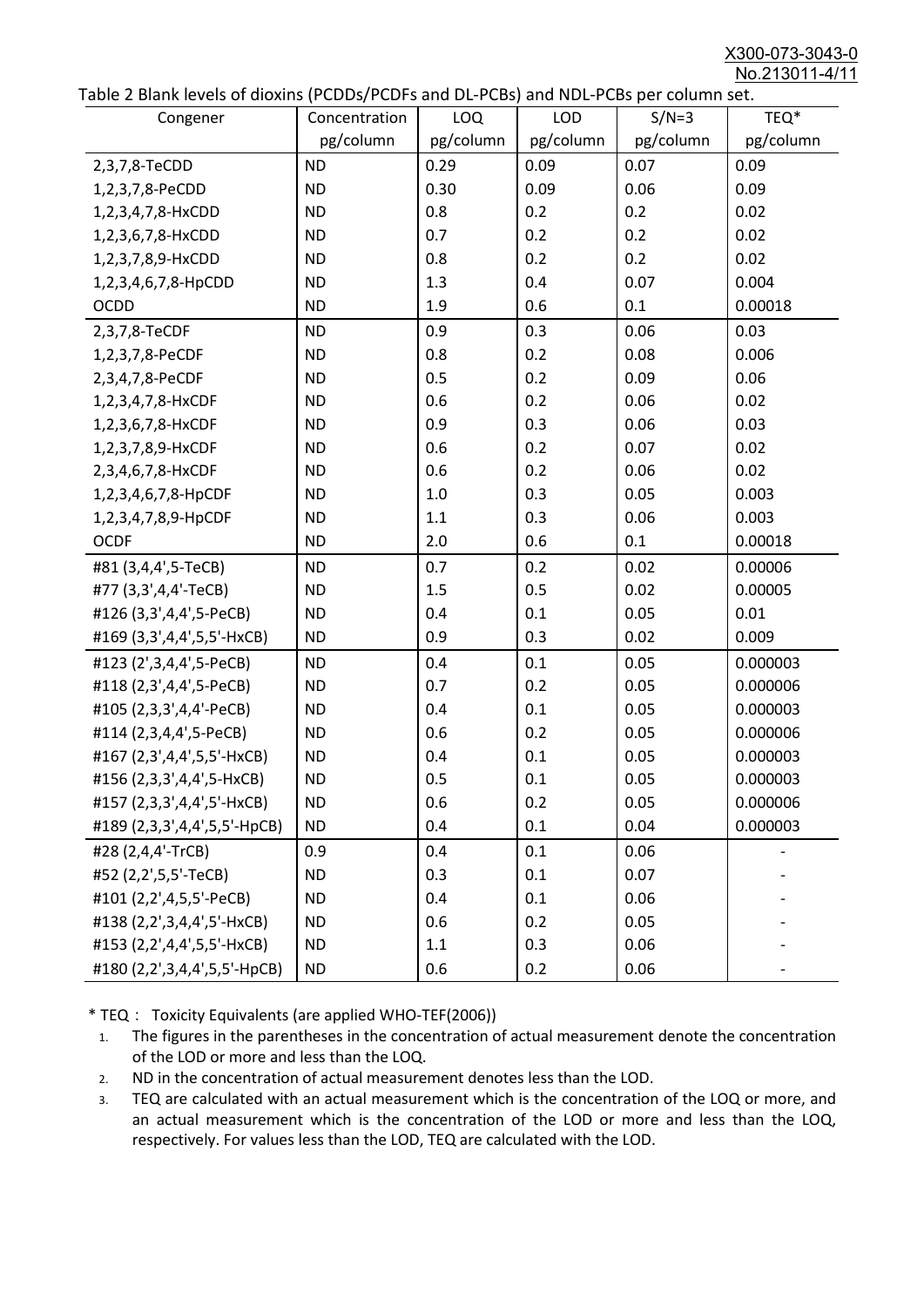| יכ אומג<br><b>INCLOSUTION</b> OF REPORT THE THEIR STRINGER<br>Congener | Sample |
|------------------------------------------------------------------------|--------|
| 2,3,7,8-TeCDD                                                          | 74 %   |
| 1,2,3,7,8-PeCDD                                                        | 85 %   |
| 1,2,3,4,7,8-HxCDD                                                      | 81%    |
| 1,2,3,6,7,8-HxCDD                                                      | 83%    |
| 1,2,3,7,8,9-HxCDD                                                      | 75 %   |
| 1,2,3,4,6,7,8-HpCDD                                                    | 80%    |
| <b>OCDD</b>                                                            | 78%    |
| 2,3,7,8-TeCDF                                                          | 80%    |
| 1,2,3,7,8-PeCDF                                                        | 89%    |
| 2,3,4,7,8-PeCDF                                                        | 94 %   |
| 1,2,3,4,7,8-HxCDF                                                      | 78%    |
| 1,2,3,6,7,8-HxCDF                                                      | 80%    |
| 1,2,3,7,8,9-HxCDF                                                      | 86 %   |
| 2,3,4,6,7,8-HxCDF                                                      | 76 %   |
| 1,2,3,4,6,7,8-HpCDF                                                    | 79 %   |
| 1,2,3,4,7,8,9-HpCDF                                                    | 81%    |
| <b>OCDF</b>                                                            | 80%    |
| #81 (3,4,4',5-TeCB)                                                    | 79%    |
| #77 (3,3',4,4'-TeCB)                                                   | 78%    |
| #126 (3,3',4,4',5-PeCB)                                                | 85 %   |
| #169 (3,3',4,4',5,5'-HxCB)                                             | 88%    |
| #123 (2', 3, 4, 4', 5-PeCB)                                            | 95 %   |
| #118 (2,3',4,4',5-PeCB)                                                | 91%    |
| #105 (2,3,3',4,4'-PeCB)                                                | 96 %   |
| #114 (2,3,4,4',5-PeCB)                                                 | 101 %  |
| #167 (2,3',4,4',5,5'-HxCB)                                             | 95 %   |
| #156 (2,3,3',4,4',5-HxCB)                                              | 97%    |
| #157 (2,3,3',4,4',5'-HxCB)                                             | 98%    |
| #189 (2,3,3',4,4',5,5'-HpCB)                                           | 102 %  |
| #28 (2,4,4'-TrCB)                                                      | 104 %  |
| #52 (2,2',5,5'-TeCB)                                                   | 96 %   |
| #101 (2,2',4,5,5'-PeCB)                                                | 95 %   |
| #138 (2,2',3,4,4',5'-HxCB)                                             | 98%    |
| #153 (2,2',4,4',5,5'-HxCB)                                             | 100 %  |
| #180 (2,2',3,4,4',5,5'-HpCB)                                           | 97%    |

Table 3. Recoveries of labeled internal standards.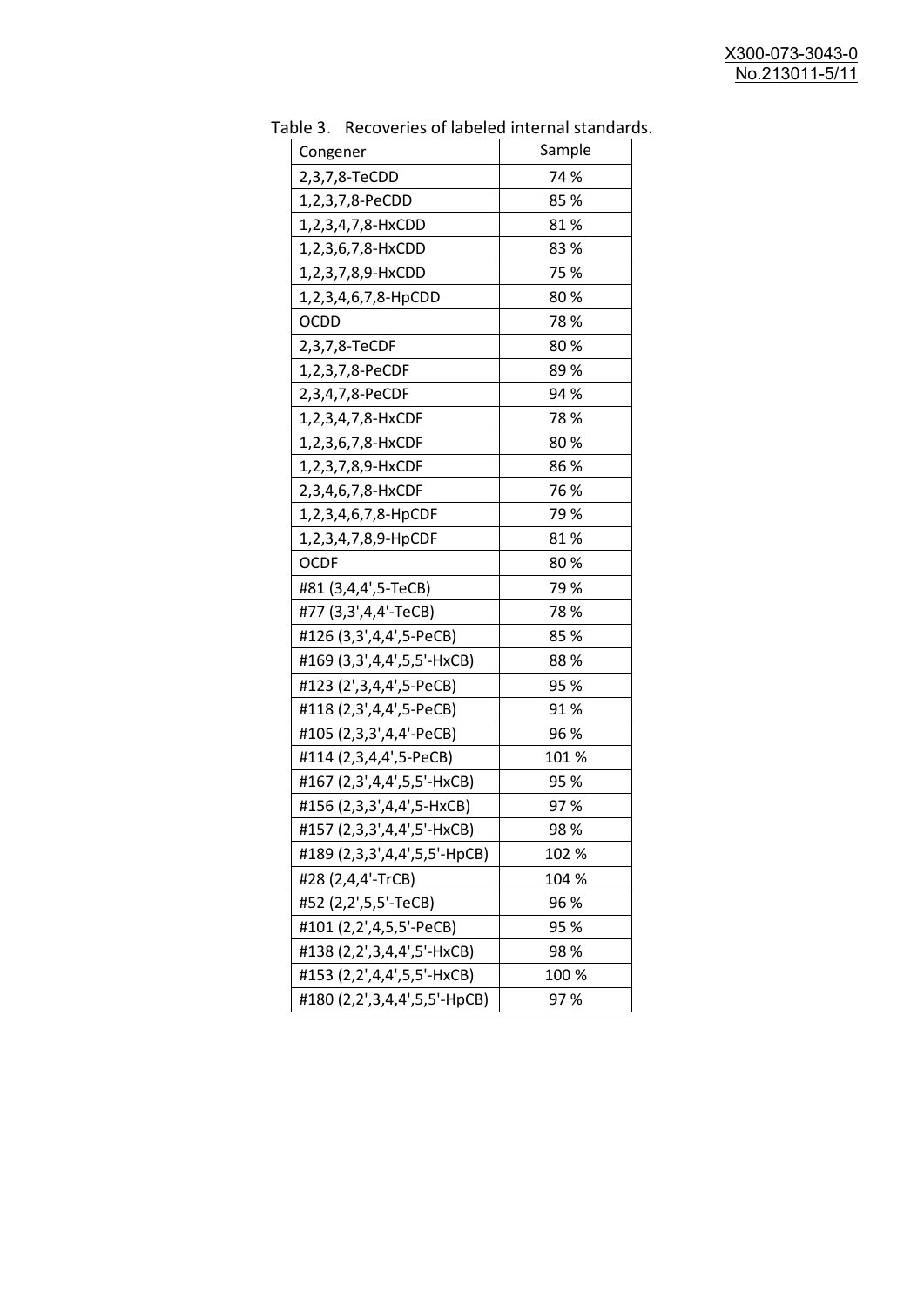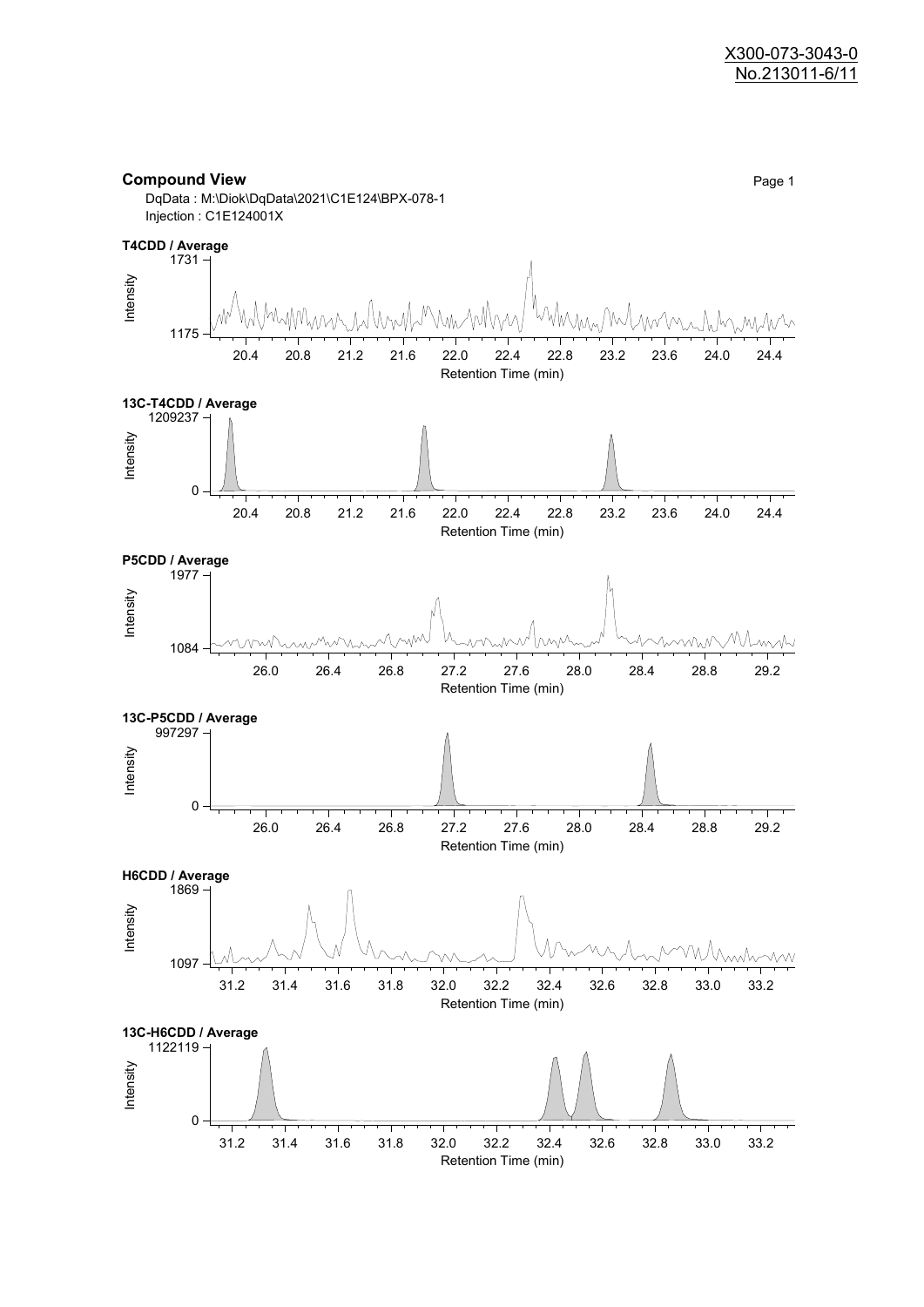#### X300-073-3043-0 No.213011-7/11

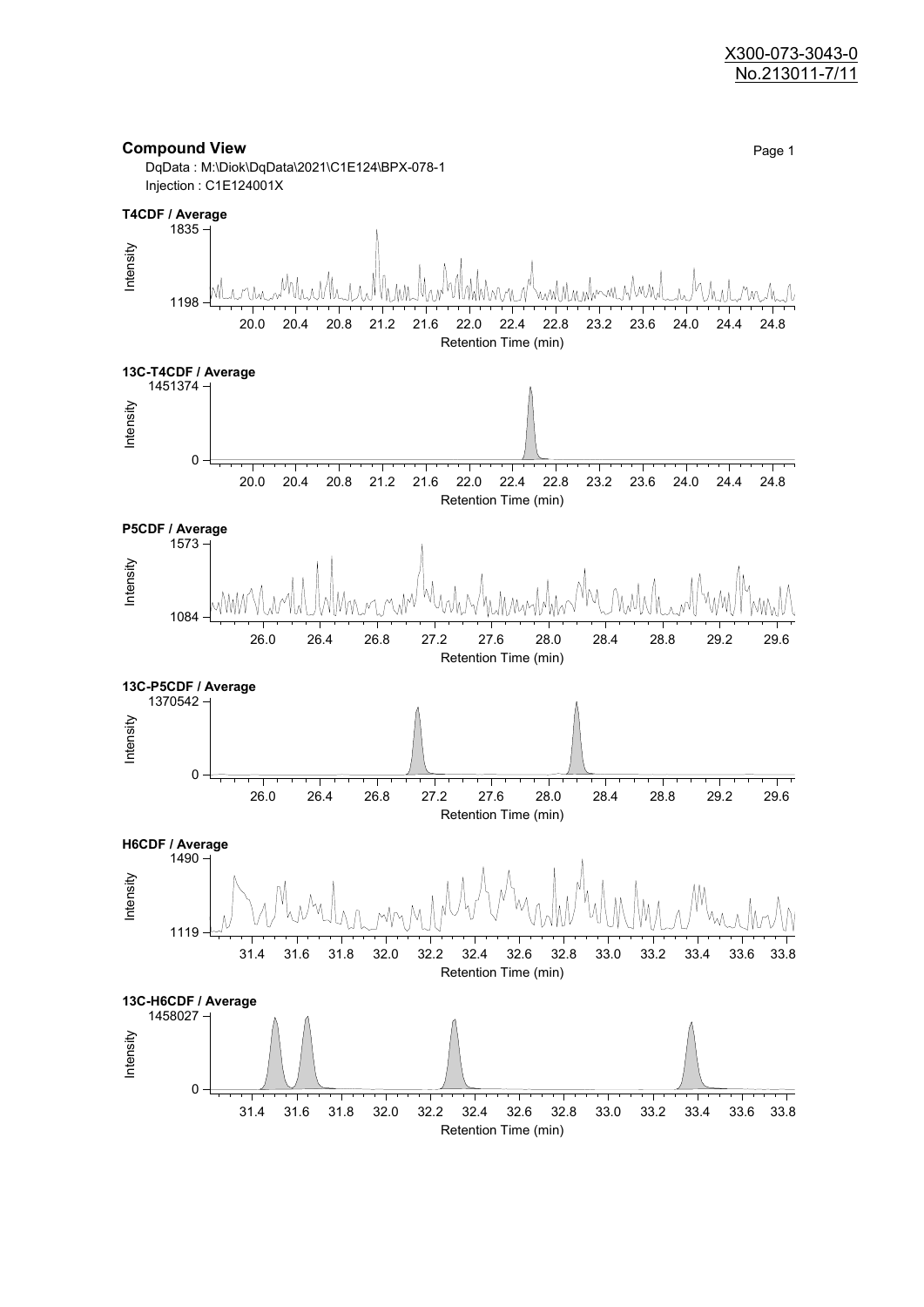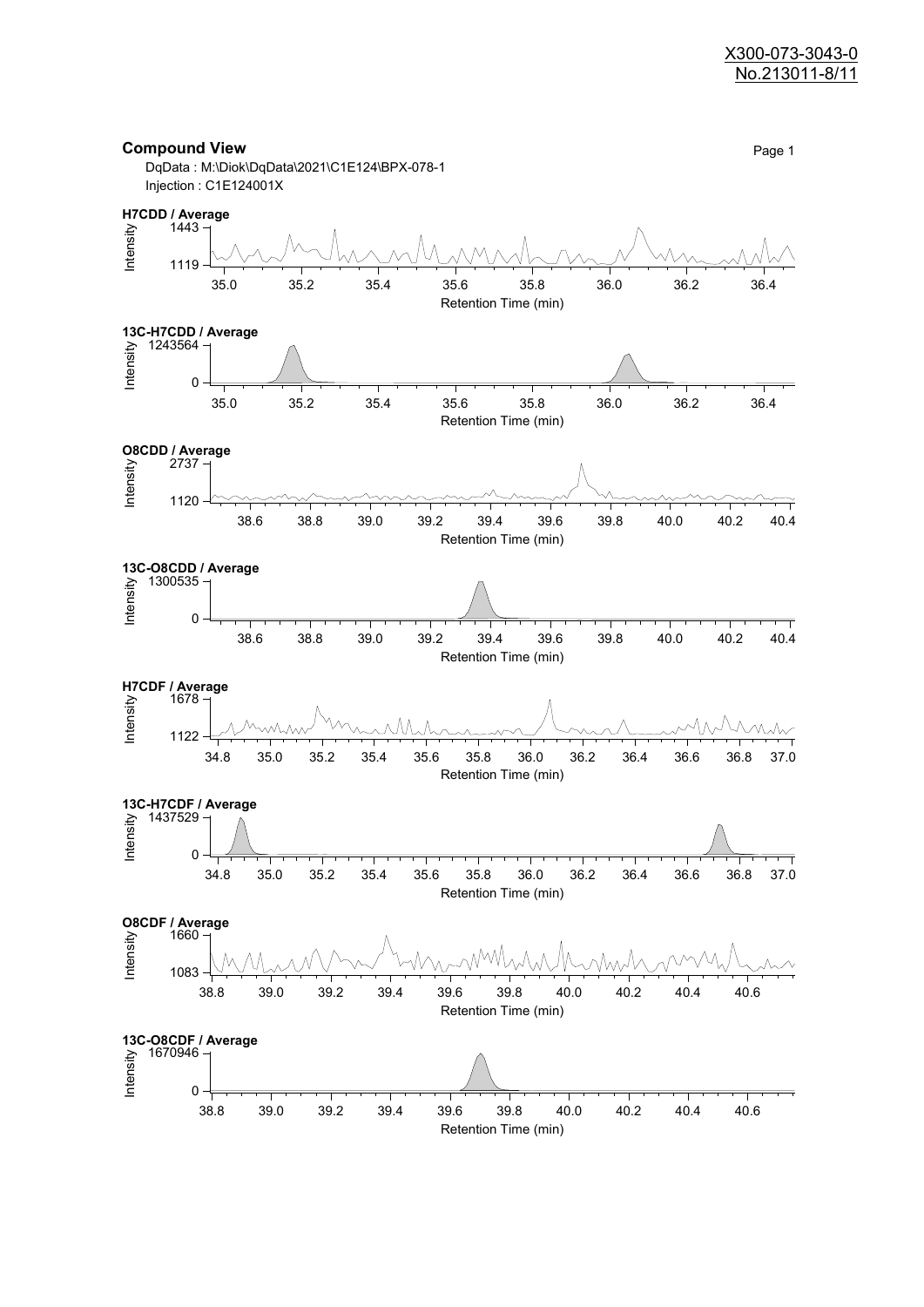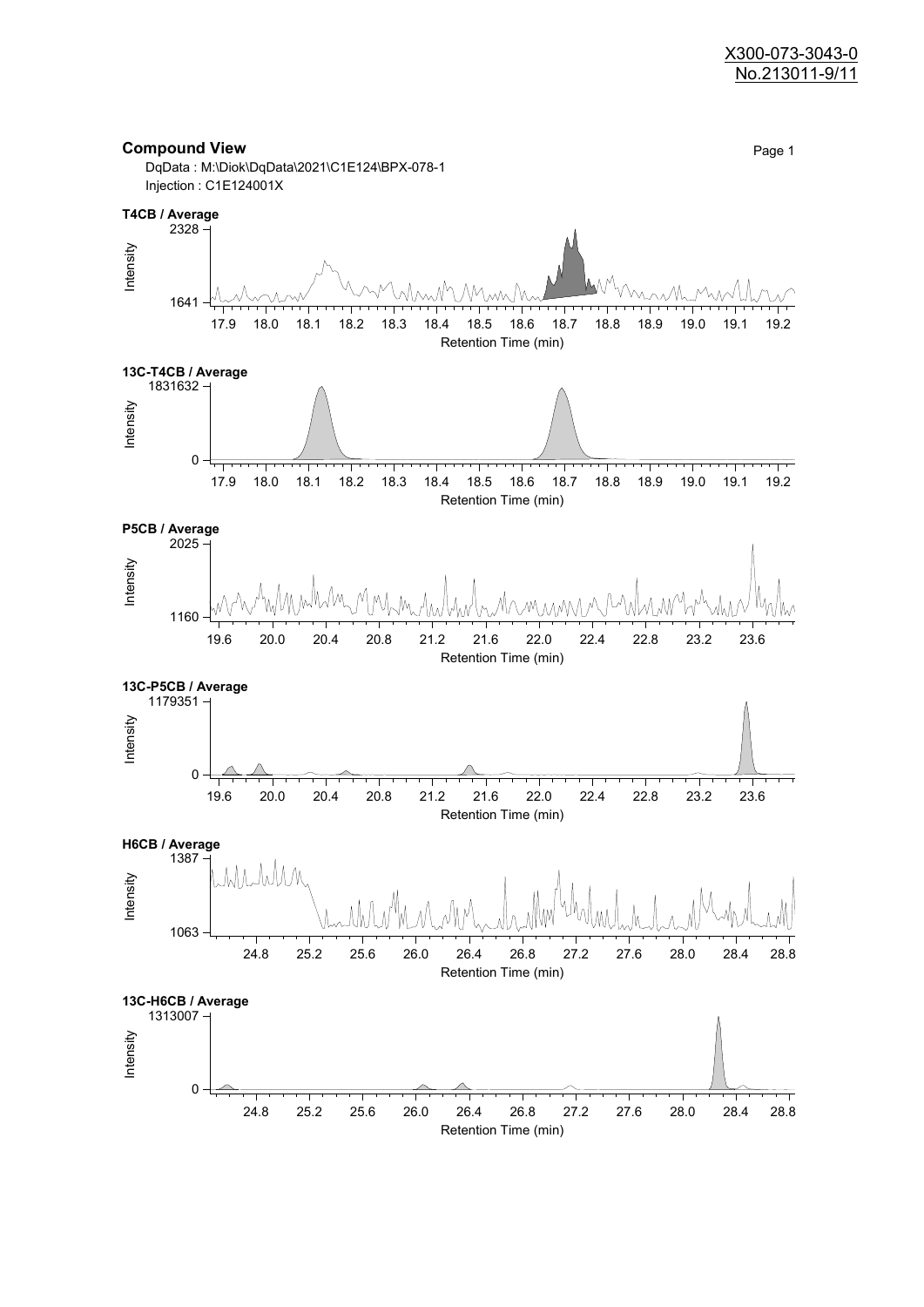